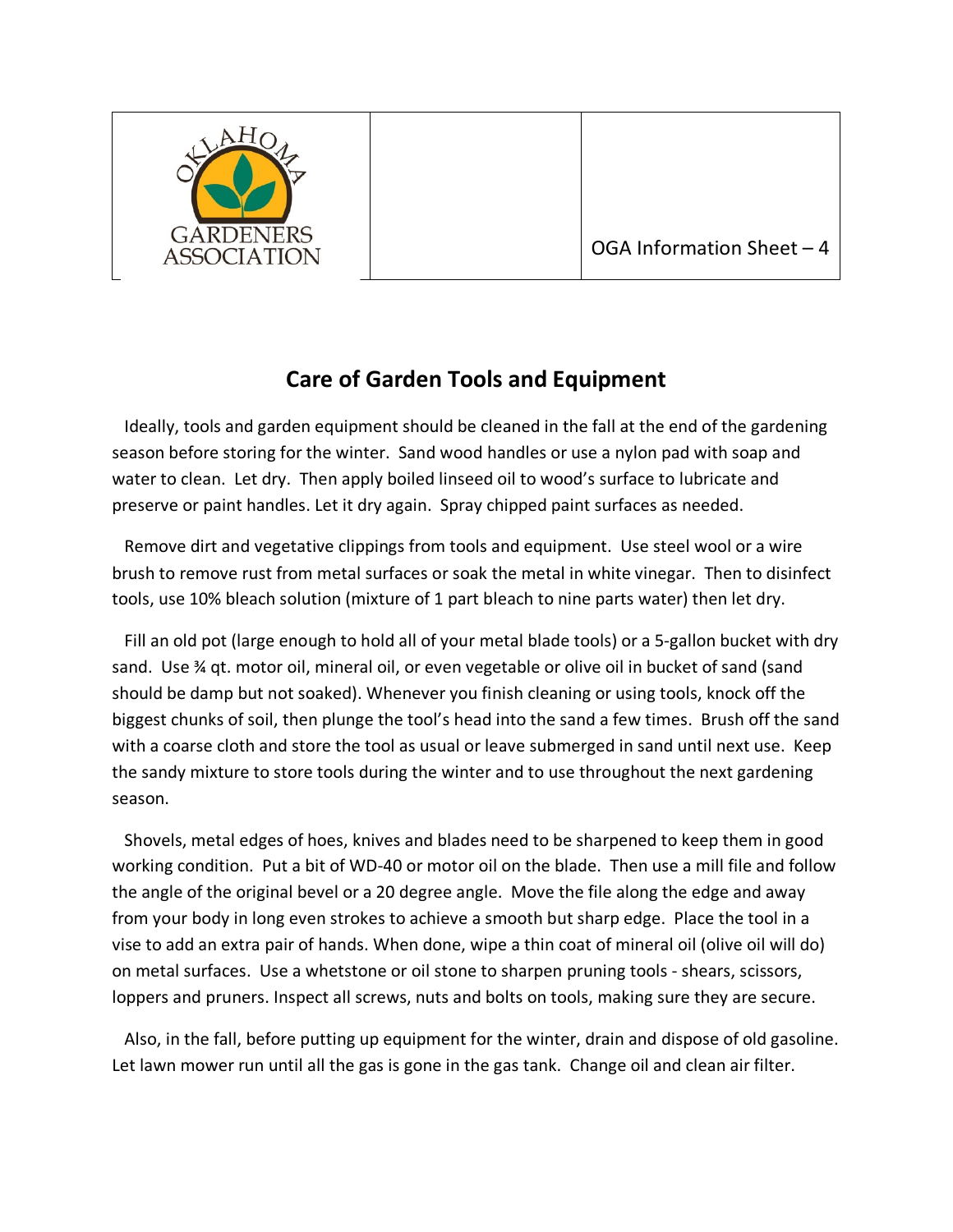Scrape grass from undercarriage. Change the spark plug and leave it unplugged during winter storage. Sharpen the blade.

 Remove hoses from outside water sources, drain them and put them in garage or shed for winter. Outside faucets may be covered to protect from freezing. Drain sprinkler system and shut off for winter.

 Organize shed and potting areas. Empty, rinse and disinfect with 10% bleach solution garden containers.